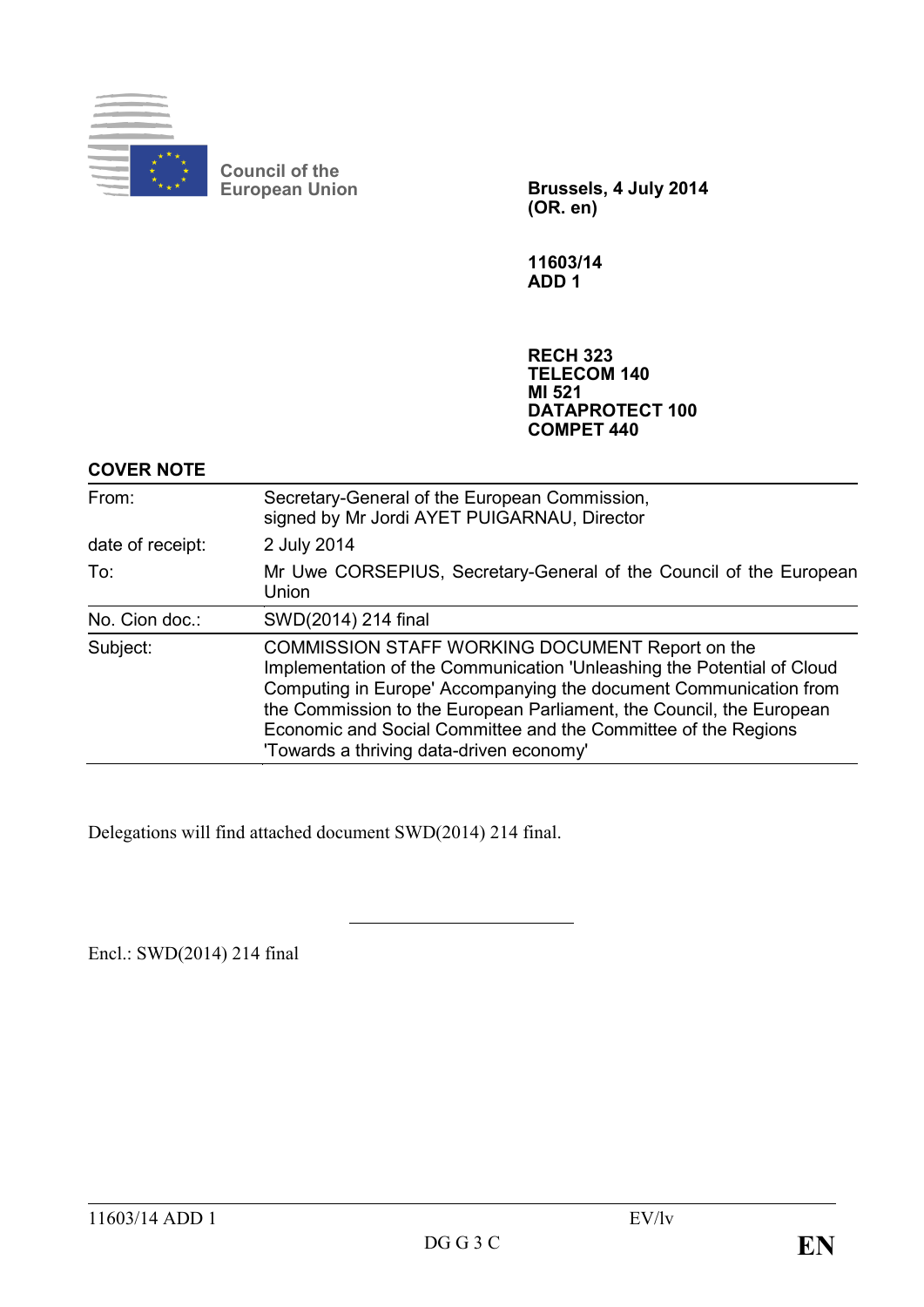

EUROPEAN **COMMISSION** 

> Brussels, 2.7.2014 SWD(2014) 214 final

# **COMMISSION STAFF WORKING DOCUMENT**

**Report on the Implementation of the Communication 'Unleashing the Potential of Cloud Computing in Europe'**

*Accompanying the document*

**Communication from the Commission to the European Parliament, the Council, the European Economic and Social Committee and the Committee of the Regions**

**'Towards a thriving data-driven economy'**

{COM(2014) 442 final}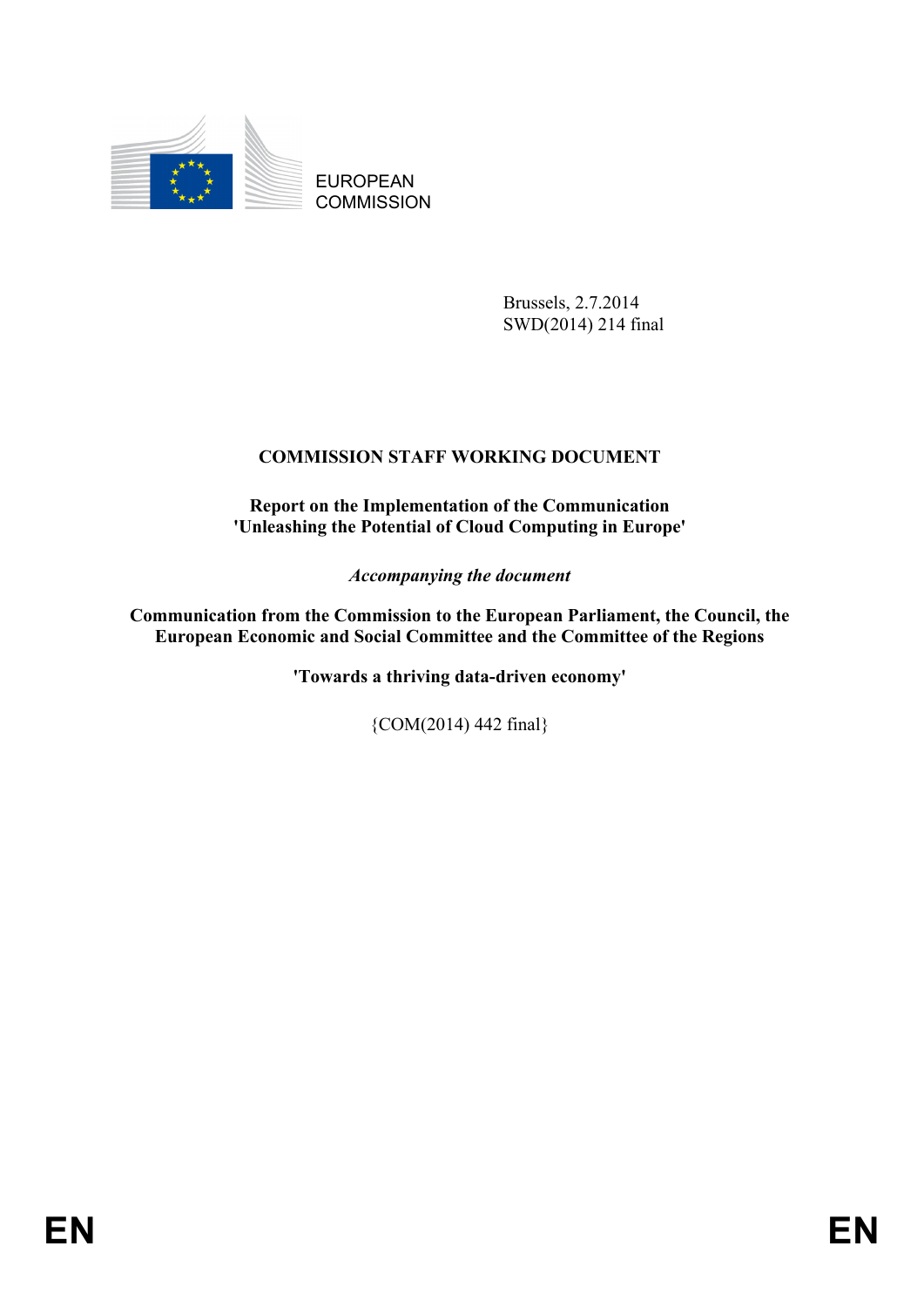#### **1. Introduction**

In September 2012 the European Commission adopted the Communication entitled 'Unleashing the Potential of Cloud Computing in Europe<sup>[1](#page-2-0)</sup> with the objective to stimulate the use and adoption of cloud computing across all sectors of the European economy.

The Communication highlights the potential benefits of cloud computing for the European economy and includes actions that will eventually deliver a net gain of 2.5 million new European jobs and a boost of EUR 160 billion to the European Union GDP in 2020.

Cloud computing is an important enabler for development for citizens, businesses and public administrations in all sectors of the European economy, including the data value chain. The transfer, processing and storage of data, including the analysis of large data sets for big data applications, require interoperable services, platforms and infrastructures that are widely accessible, that can be provisioned rapidly and that are scalable. Cloud computing can provide these benefits and the further use and adoption of cloud computing in Europe supports a datadriven economy.

The European Council recognised the interplay between cloud computing and big data by calling for EU action to provide the right framework conditions for a single market for Big Data and Cloud Computing in its conclusions of October 2013. In particular, the European Council noted the need for promoting high standards for secure, high-quality and reliable cloud services.<sup>[2](#page-2-1)</sup>

The Communication on 'Unleashing the Potential of cloud computing in Europe' complements several on-going actions of the Commission under the Digital Agenda for Europe as regards the achievement of a single market, such as related to cybersecurity and data protection. In addition, it contains three key actions in respect of standards and certification; development of safe and fair contract terms and conditions; and the launch of the European Cloud Partnership with the aim to bring together the public and the private sector. Additional policy recommendations on e-skills and engagement in international dialogue with third countries are included as well.

The Communication commits the Commission to report on the progress on the full set of actions, present further policy options and, if necessary, legislative proposals. This staff working document is used to report on the results of and state of play as regards on-going actions and the foundation for further follow-up actions in the field of cloud computing.

#### **2. Progress on activities targeted at the digital single market**

The Communication recognises the fragmentation of the digital single market as a key area where actions are needed to support the use and adoption of cloud computing in Europe. In particular the EU's data protection reform package that has the objective to build a single, modern, strong, consistent and comprehensive data protection framework for the European Union is recognised as an important factor to address data protection issues that are raised by cloud computing.

<span id="page-2-0"></span><sup>1</sup> Communication on 'Unleashing the potential of cloud computing in Europe'. COM(2012), 529. **.** 

<span id="page-2-1"></span><sup>&</sup>lt;sup>2</sup> Conclusions of the European Council (24/35 October 2013), EUCO 169/13.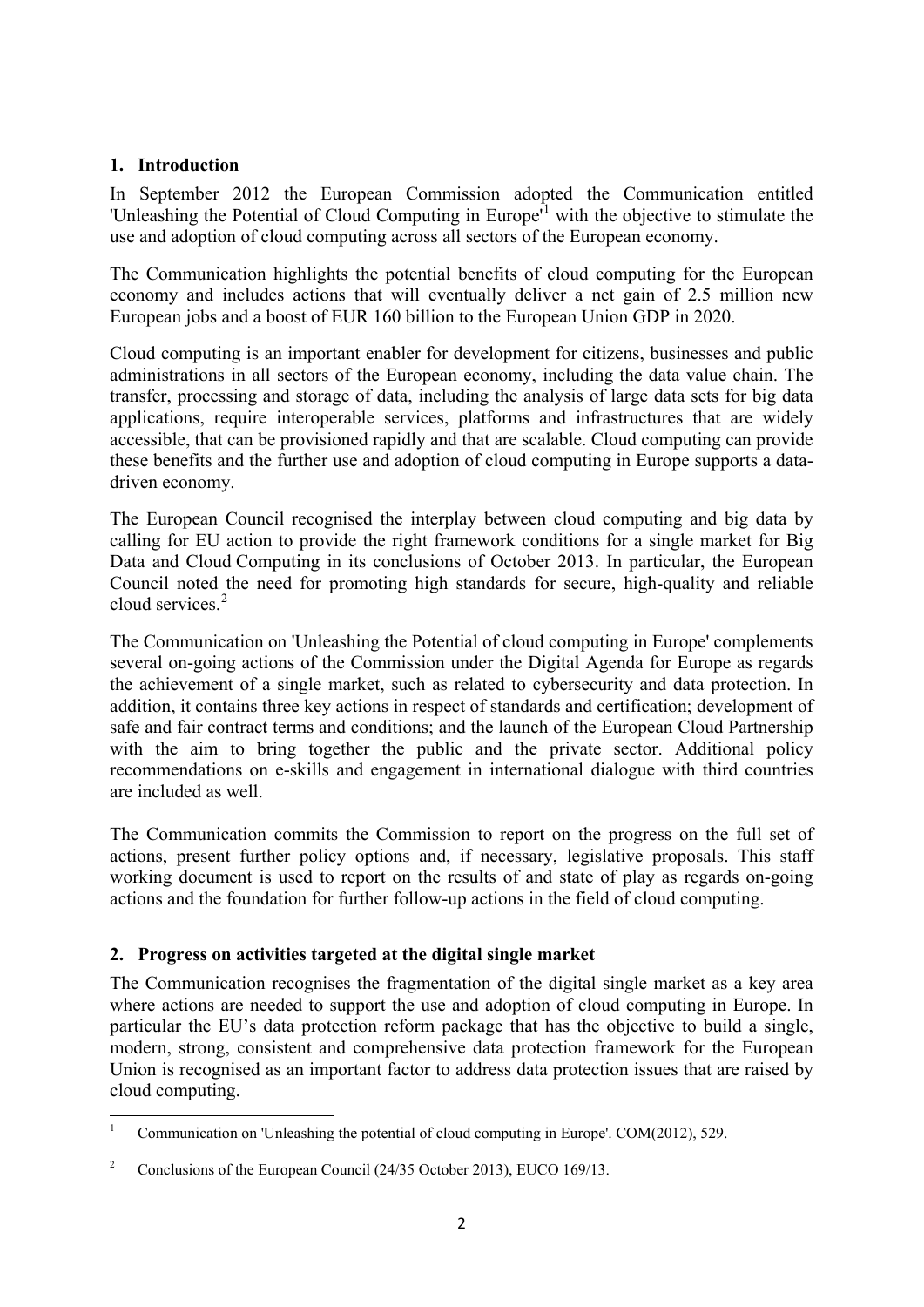Copyright aspects of cloud computing are considered as a very important issue for building the digital single market in Europe. Published in January 2013, Mr Vitorino's recommendations<sup>[3](#page-3-0)</sup> for the review of the private copy levies focused on trying to fix the existing system and included suggestions to improve it. The report recognised that cloudbased online content services provide unique opportunities to be remunerated on the basis of direct licensing deals, rather than indirect compensation mechanisms on devices, such as private copying levies. Also, paragraph 30 of the European Parliament resolution of 27 February 2014 on private copying levies calls on the Commission to assess the impact on the private copying system of the use of cloud computing technology for the private recording and storage of protected works, so as to determine whether these private copies of protected works should be taken into account by the private copying compensation mechanisms and, if so, how this should be done.<sup>[4](#page-3-1)</sup> The Commission will consider follow-up actions for the specific recommendations in the context of the on-going review of the EU copyright rules. Patent and trademark aspects related to cloud services were identified as potential areas for the further work.

As regards security, the European Strategy for Cyber Security was adopted and published by the Commission in February 2013. A Public-Private Platform on Network and Information Security was set up in order to identify risk management and information sharing/incident notification best practices and incentives to adopt them. The first output of the Platform will bring guidance on risk management and information sharing practices, and will be issued in spring 2014.

In order to address environmental challenges, the Commission is working with industry to adopt a common methodological framework for measuring the energy and carbon footprint of the ICT sector (including data centres and clouds).

Concerning e-skills, the Commission launched 'The Grand Coalition for Digital Jobs' – an initiative aimed at increasing the overall supply of digitally skilled professionals and to better match supply and demand of digital skills. The goal is to increase the supply of ICT practitioners by 2015, so as to ensure a sufficient number of them in Europe by 2020. The Commission is taking further action, in particular regarding the development of an EU reference framework for digital competences for learners and has addressed didactic digital competencies in its Opening up Education initiative.

In the field of taxation, the Commission tasked a High Level Expert Group on Taxation of the Digital Economy to examine the best ways of taxing the digital economy in the EU, weighing up the benefits and risks of various approaches. The Commission has also launched a study on issues on taxation in relation to cloud computing services.

#### **3. Progress on key actions on cloud computing**

For the implementation of the three key actions on cloud computing in respect of standards and certification, safe and fair contract terms and conditions and the launch of the European Cloud Partnership, a collaborative approach with relevant stakeholders was taken to allow the various activities to benefit from specific expertise in the field of cloud computing.

<span id="page-3-0"></span>[http://ec.europa.eu/internal\\_market/copyright/docs/levy\\_reform/130131\\_levies-vitorino](http://ec.europa.eu/internal_market/copyright/docs/levy_reform/130131_levies-vitorino-recommendations_en.pdf)[recommendations\\_en.pdf](http://ec.europa.eu/internal_market/copyright/docs/levy_reform/130131_levies-vitorino-recommendations_en.pdf)  $\overline{a}$ 

<span id="page-3-1"></span><sup>4</sup> http://www.europarl.europa.eu/sides/getDoc.do?type=TA&language=EN&reference=P7-TA-2014-0179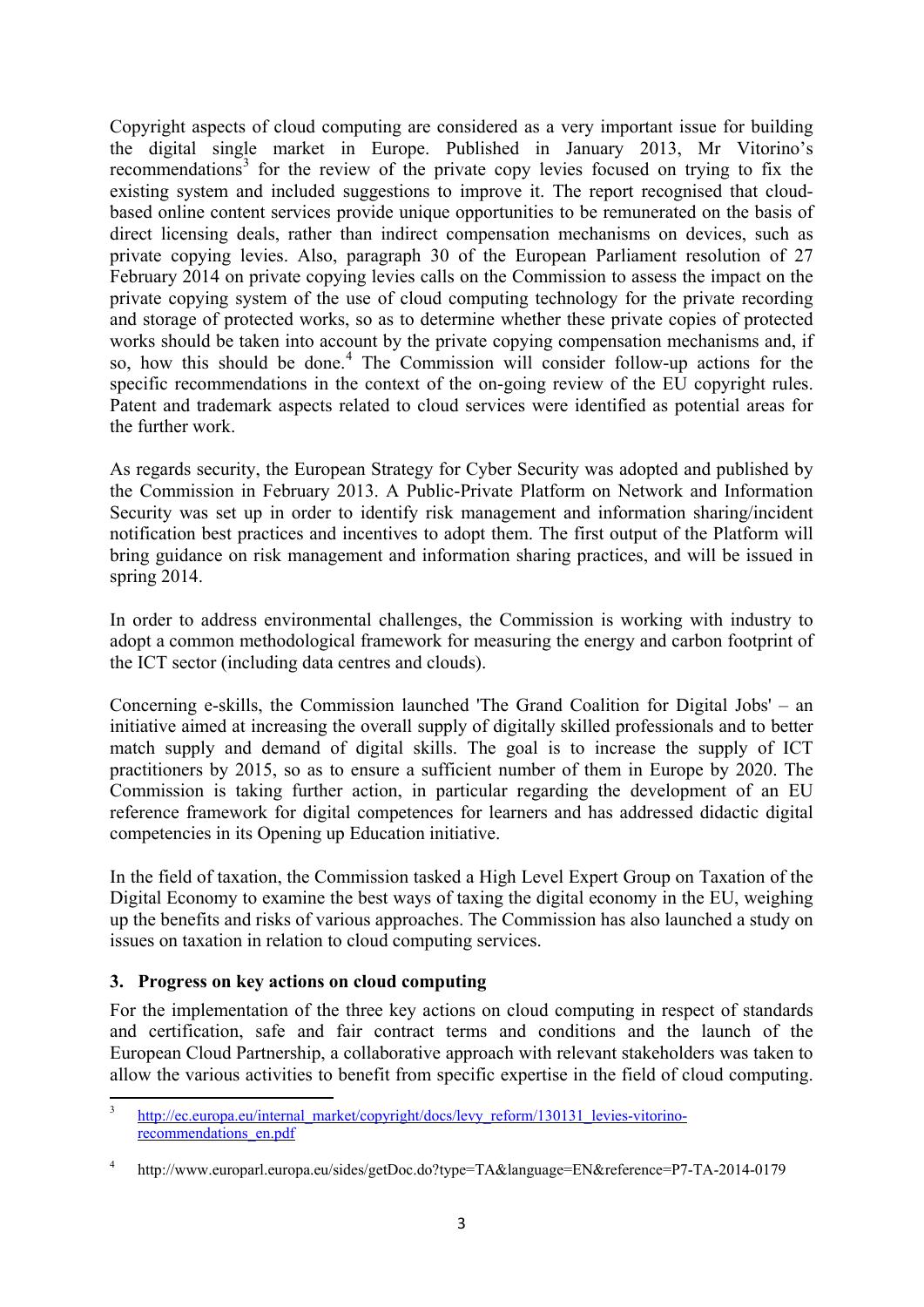In particular, a Cloud Select Industry Group with industry representatives was established to support the Commission in the implementation of the actions of the European Cloud Computing Strategy.

#### *3.1. Standards and certification*

With stakeholders' participation, the European Telecommunications Standards Institute (ETSI) completed its Cloud Standards Coordination (CSC) initiative in December 2013. ETSI delivered a comprehensive mapping of existing cloud computing standards, such as in the field of interoperability and network and information security, thereby providing more transparency in the market for cloud computing customers.<sup>[5](#page-4-0)</sup>

In the field of cloud computing certification, the collaboration with the Cloud Select Industry Group<sup>[6](#page-4-1)</sup> and the European Union Network and Information Security Agency (ENISA) resulted in the publication of a validated list of cloud computing relevant network and information security certification schemes in February 2014.<sup>[7](#page-4-2)</sup> On-going work with the support of ENISA will further enhance the usability of this list of certification schemes by the end of 2014, which will also provide greater transparency in the market for cloud computing customers. $8$ 

Where relevant, this work will be informed by Regulation (EC) No. 765/2008 on setting out the requirements for accreditation and market surveillance relating to the marketing of products.[9](#page-4-4)

### *3.2. Contract terms and conditions*

As regards the safe and fair model contract terms, an expert group on model contract terms and conditions for cloud services for consumers and small firms and a working group with industry stakeholders on service level agreements for professional users were established in order to identify and disseminate best practices in respect of model contract terms for cloud services and to increase trust of prospective customers.<sup>[10](#page-4-5)</sup> Deliverables from this working group will be published by the end of 2014.

Moreover, the collaboration with the Cloud Select Industry Group resulted in the establishment of a working group on service level agreement (SLAs). The industry group is working with the aim to deliver guidelines that define standard options for SLAs and contracts. These guidelines that are to be published by the summer of  $2014<sup>11</sup>$  $2014<sup>11</sup>$  $2014<sup>11</sup>$  will provide the

- <span id="page-4-2"></span><sup>7</sup> https://resilience.enisa.europa.eu/cloud-computing-certification
- <span id="page-4-3"></span><sup>8</sup> https://resilience.enisa.europa.eu/cloud-computing-certification/certification-in-the-eu-cloud-strategy
- <span id="page-4-4"></span><sup>9</sup> Regulation (EC) No. 765/2008 of the European Parliament and of the Council of 9 July 2008 on Setting out the requirements for accreditation and market surveillance relating to the marketing of products and repealing Regulation (EEC) No 339/93.
- <span id="page-4-5"></span><sup>10</sup> Commission Decision of 18 June 2013 on "setting up the Commission expert group on cloud computing contracts" (2013/C 174/04), available at http://ec.europa.eu/justice/contract/cloud-computing/expertgroup/index\_en.htm

<span id="page-4-0"></span><sup>5</sup> ETSI, 'Cloud Standards Coordination - Final Report', November 2013, available at http://csc.etsi.org/website/home.aspx  $\overline{5}$ 

<span id="page-4-1"></span><sup>6</sup> http://ec.europa.eu/digital-agenda/en/cloud-select-industry-group-certification-schemes

<span id="page-4-6"></span><sup>&</sup>lt;sup>11</sup> http://ec.europa.eu/digital-agenda/en/cloud-computing-strategy-working-groups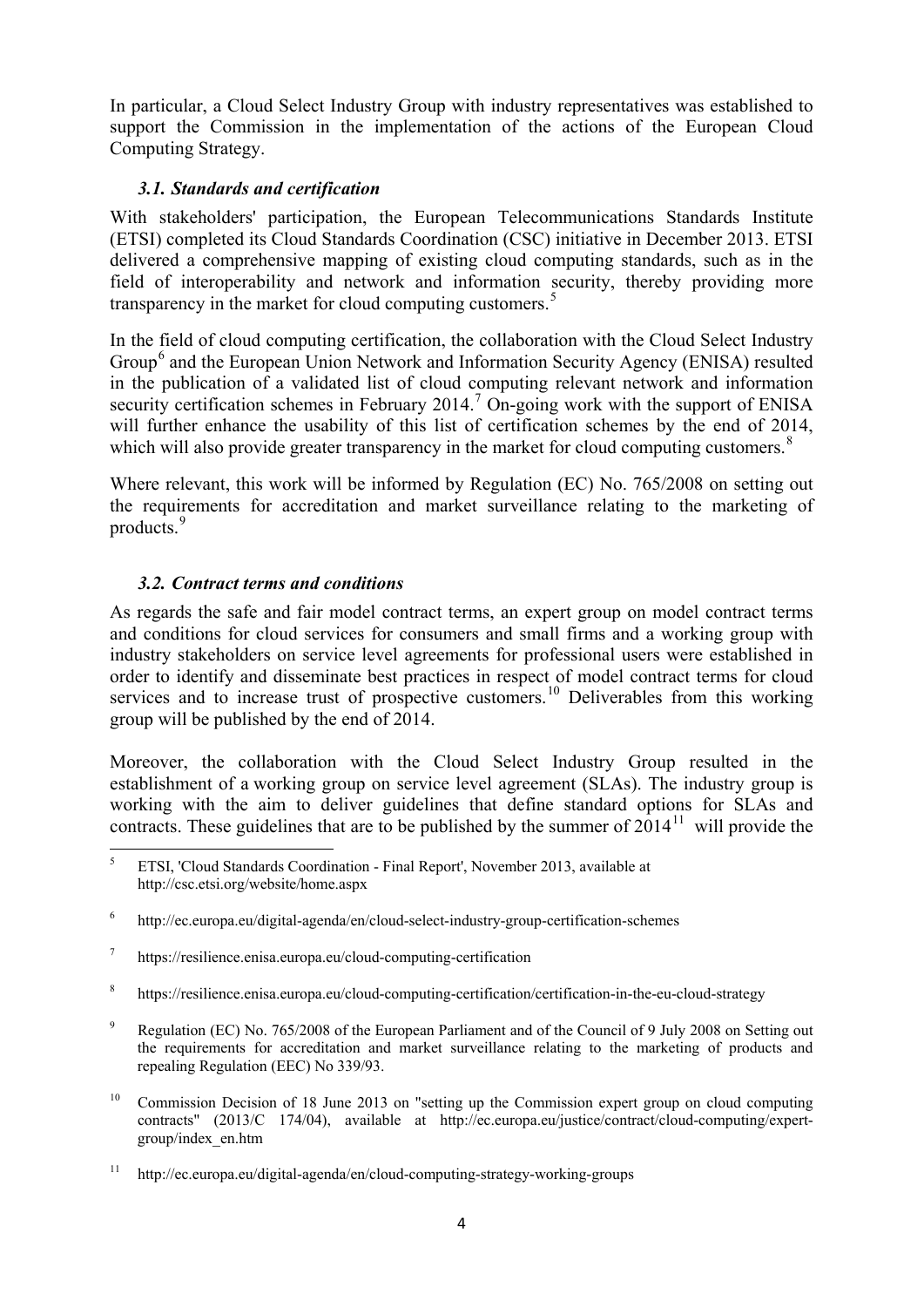basis for further concrete European contributions to standards development on cloud computing SLA standards in the ISO/IEC SC38.

Considering cloud contract-related aspects, insurance for cloud services and possible sectorial approach (e.g. for the financial sector) were identified as one of the areas for further work.

Also in the context of the Cloud Select Industry Group, another working group with was established with the objective to deliver a Data Protection Code of Conduct for cloud service providers to support a uniform application of data protection rules and to build trust and confidence in the field of cloud computing.<sup>[12](#page-5-0)</sup> In February 2014, the Code of Conduct was submitted to the Article 29 Working Party for its opinion in order to ensure legal certainty and coherence between the Code of Conduct and EU law. The opinion from the Article 29 Working Party as well as the establishment of a governance framework for the Code is expected by September 2014.

#### *3.3. European Cloud Partnership*

The Steering Board of the European Cloud Partnership (ECP), which was set up as an advisory body to the Commission, presented its vision for a 'Trusted Cloud Europe' in March 2014.<sup>[13](#page-5-1)</sup> Trusted Cloud Europe is a framework to support the definition of common cloud computing best practices, linking them to use cases, and applying them in practice.

The Trusted Cloud Europe framework aims to support a single market for cloud computing in Europe based on best practices and on a common understanding of these best practices, which will enable Europe to become a leader in trustworthy cloud computing provision and cloud computing adoption. Specific recommendations directed towards different stakeholders, including the Commission, Member States and industry of the ECP steering board include 1) the creation of a common framework of legal, operational and technical best practices, 2) a review of formal data location requirements (that currently still divide cloud architectures up by national jurisdiction) with the aim to replace them by functional requirements to ensure the same accessibility and security of the data, and 3) to promote an active consideration of cloud computing when procuring IT systems for public bodies.

The Trusted Cloud Europe Report has been consulted widely in the form of a public survey and questionnaire. Although not yet a formal consultation, the results of the survey and questionnaire are an important indication for further steps of the European Commission as regards the field of cloud computing. As such, the results of the survey indicate a wide support for the further development of a digital single market for cloud computing in Europe and to reinforce Europe as a region for world class cloud computing. For example, the majority of participants agree with important issues such as the need for a rapid political agreement on a fully harmonised EU data protection regulation and the need for clearer rules to resolve contractual or services disputes in the context of existing legislative instruments relevant to cloud computing, in particular for SMEs.

A clear majority of participants of the survey also underlines the need for a move from formal to functional requirements as regards data location, in order to support cross-border data flows

<span id="page-5-0"></span>http://ec.europa.eu/digital-agenda/en/cloud-computing-strategy-working-groups  $12$ 

<span id="page-5-1"></span><sup>&</sup>lt;sup>13</sup> European Cloud Partnership, 'Establishing a Trusted Cloud Europe: A policy vision document by the Steering Board of the European Cloud Partnership', March 2014, available at http://ec.europa.eu/digitalagenda/en/news/trusted-cloud-europe